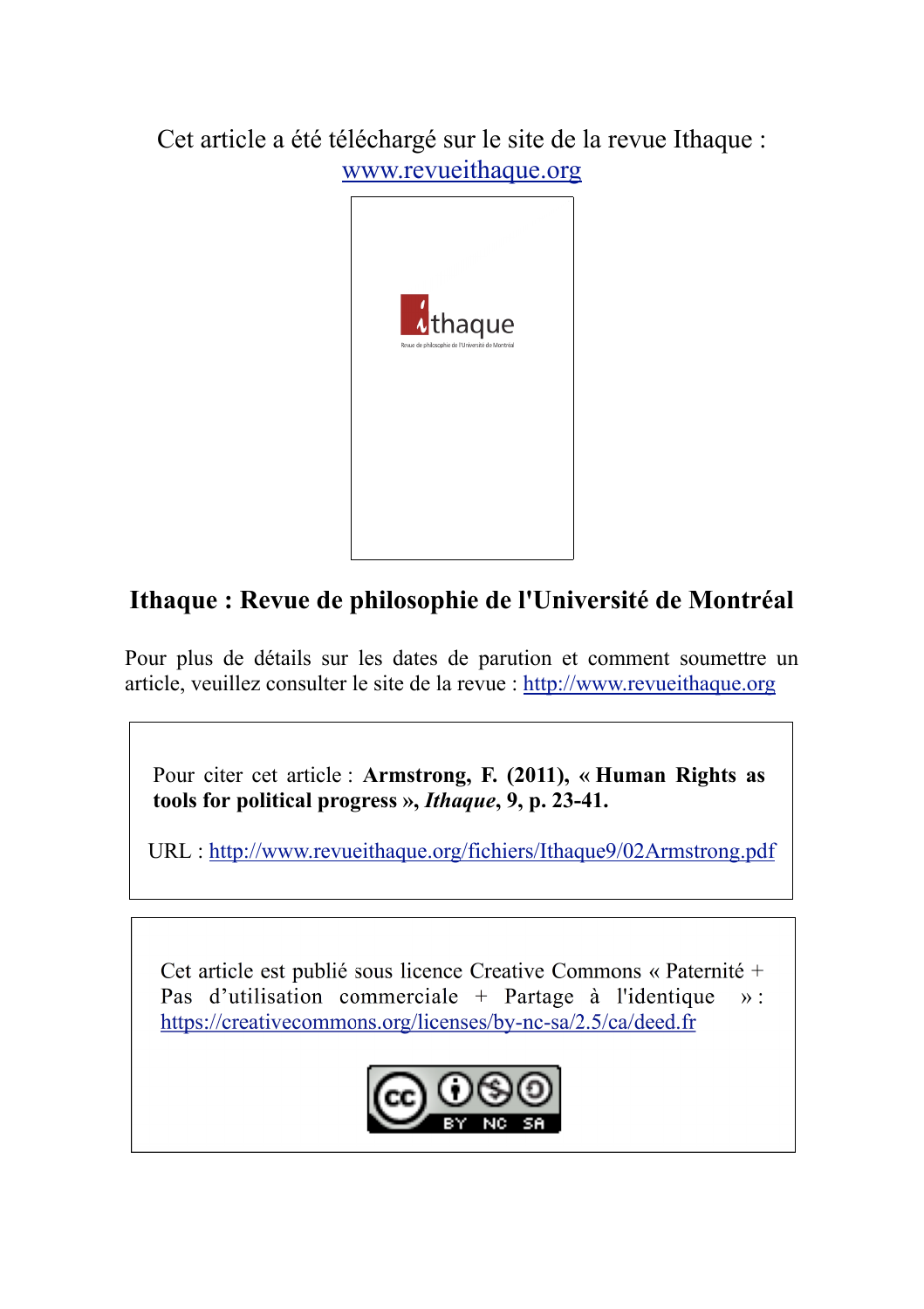# Human Rights as tools for political progress

## Frédérick
Armstrong<sup>∗</sup>

#### **Résumé**

*La pratique des droits de l'homme est souvent décrite comme une entreprise qui vise à établir des standards minimaux pour guider l'action des États et des individus. Dans cet article, je tente de remettre en question la position minimaliste défendue par deux auteurs, James Nickel et James Griffin, en défendant une thèse selon laquelle la philosophie et la morale ne devraient pas être limitées par la pratique et les circonstances du monde. Sans apporter une réponse précise à la question de la faisabilité des droits de l'homme tels qu'on les connaît, je soutiens que le minimalisme défendu par Griffin et Nickel n'est pas nécessaire, ni souhaitable, dans la lutte pour la défense des droits de l'homme, lutte dans laquelle la philosophie a un rôle de premier ordre à jouer.*

> "The greatest improvement in the productive powers of labour, and the greater part of the skill, dexterity, and judgment with which it is any where directed, or applied, seem to have been the effects of the division of labour." Adam Smith, *The Wealth of Nations*, 1776

Human rights are oftentimes described as minimal standards for a "decent human life". On that account of human rights (HRs), we should take the concept of human rights as a guide for action for states, governments, and other international agents in order to ensure they provide the minimal conditions for human life. HRs, it is said, *are not a list* of great aspirations for the best human life possible ; they are, instead, minimal standards by which States should abide. Having said that, the question of the minimalism of HRs is even more difficult when one realizes the term "minimalism" is actually

 $\mathcal{L}_\text{max}$  and  $\mathcal{L}_\text{max}$ 

<sup>∗</sup> L'auteur est étudiant à la maîtrise en philosophie (Université de Montréal).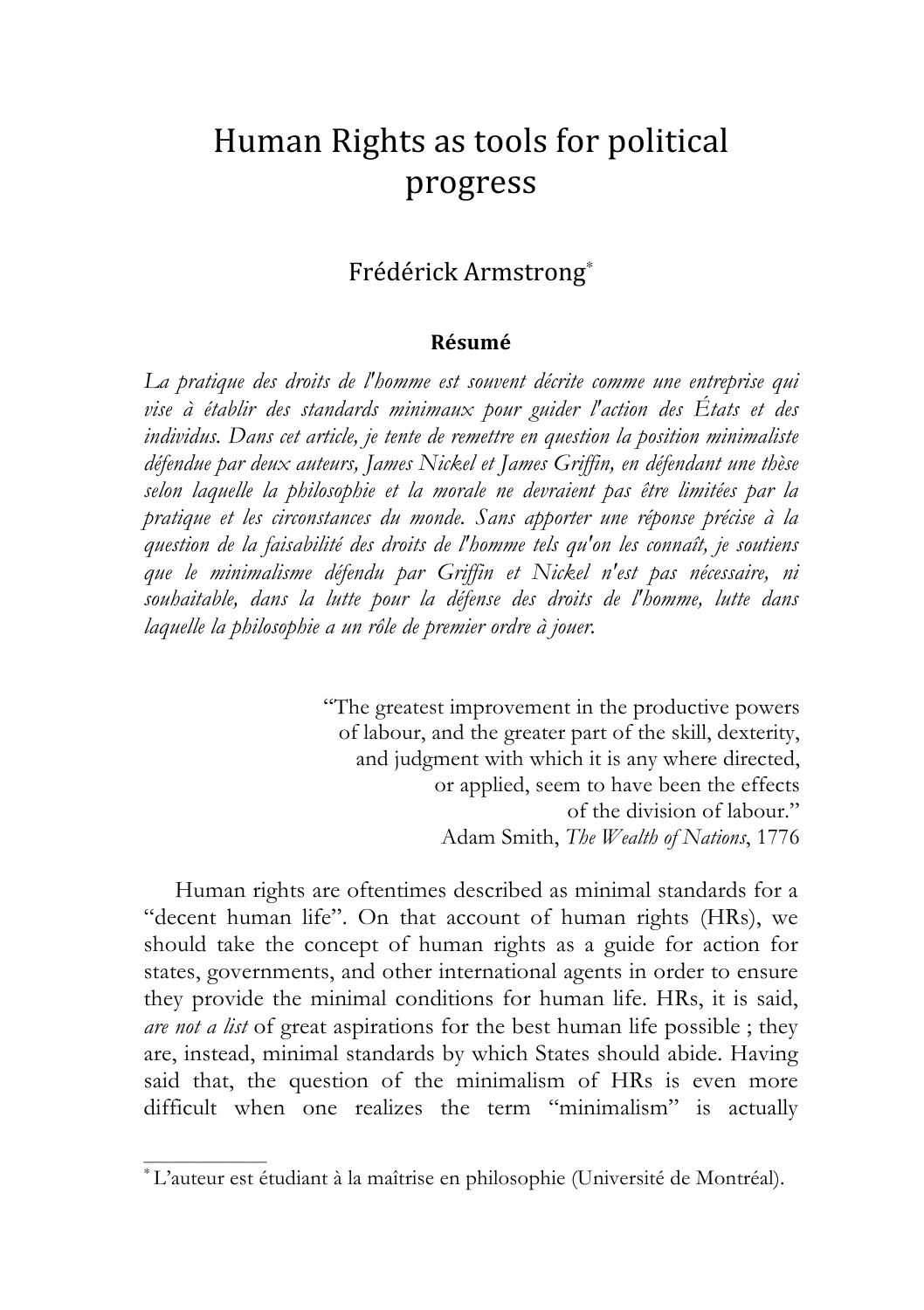equivocal. First, it can involve trimming down the list of HRs to a minimal set of "basic" HRs. This minimalist list would be more likely accepted by all, or so the argument goes. Secondly, it can mean that HRs should only be *minimally demanding*, thus taking the scarcity of resources available in a given situation into account. Finally, it can mean that we should only insist on rights that are feasible, rejecting high ideals entirely.

The thesis I defend in this paper is that one should not (or at least one *does not have to*) concentrate on either of the minimalist accounts of HRs presented here. Moreover, I shall argue for a more expansive account of HRs defending a more *critical* and *political* use of the concept. I should also note that I do not focus on any of these particular forms of minimalism. Rather, I wish to critique minimalism as an *a priori* attitude towards human rights, taken to be part of political and theoretical endeavors. Indeed, all the works I discuss in this paper do not follow the same logic and are not part of the same school of thought. However, they all, in one way or another and for various reasons, argue for a minimalist approach to the study of human rights. Thus, this paper is more a general critique of minimalism and *not* specific defense of maximalism. I reject minimalism as a practical and philosophical necessity, but I cannot offer a defense maximalism in this article.

I must recognize that given that I am aiming at several targets, my position could confuse the reader. He or she might wonder what authors or what position I am really critiquing or what exactly I am defending. Because this confusion is understandable, I want to be as transparent and clear as possible: my critique of minimalism is subordinate to a defense of a *critical* political philosophy. Political philosophy has been throughout history, and should endure as such, a critical endeavor in which philosophers argued for what the world *ought to be like*. Saying, like some of the authors I critique, that the practice and theory of HRs should be kept minimalistic because a more expansive account would not fit the world *as it is*, is precisely the attitude I am condemning in this article.

The strategy I want to employ in order to rebuke minimalism is twofold. First, I will address the arguments that justify a defense of HRs as minimal standards. Secondly, I will defend a critical and political approach to HRs that would take them to be tools in the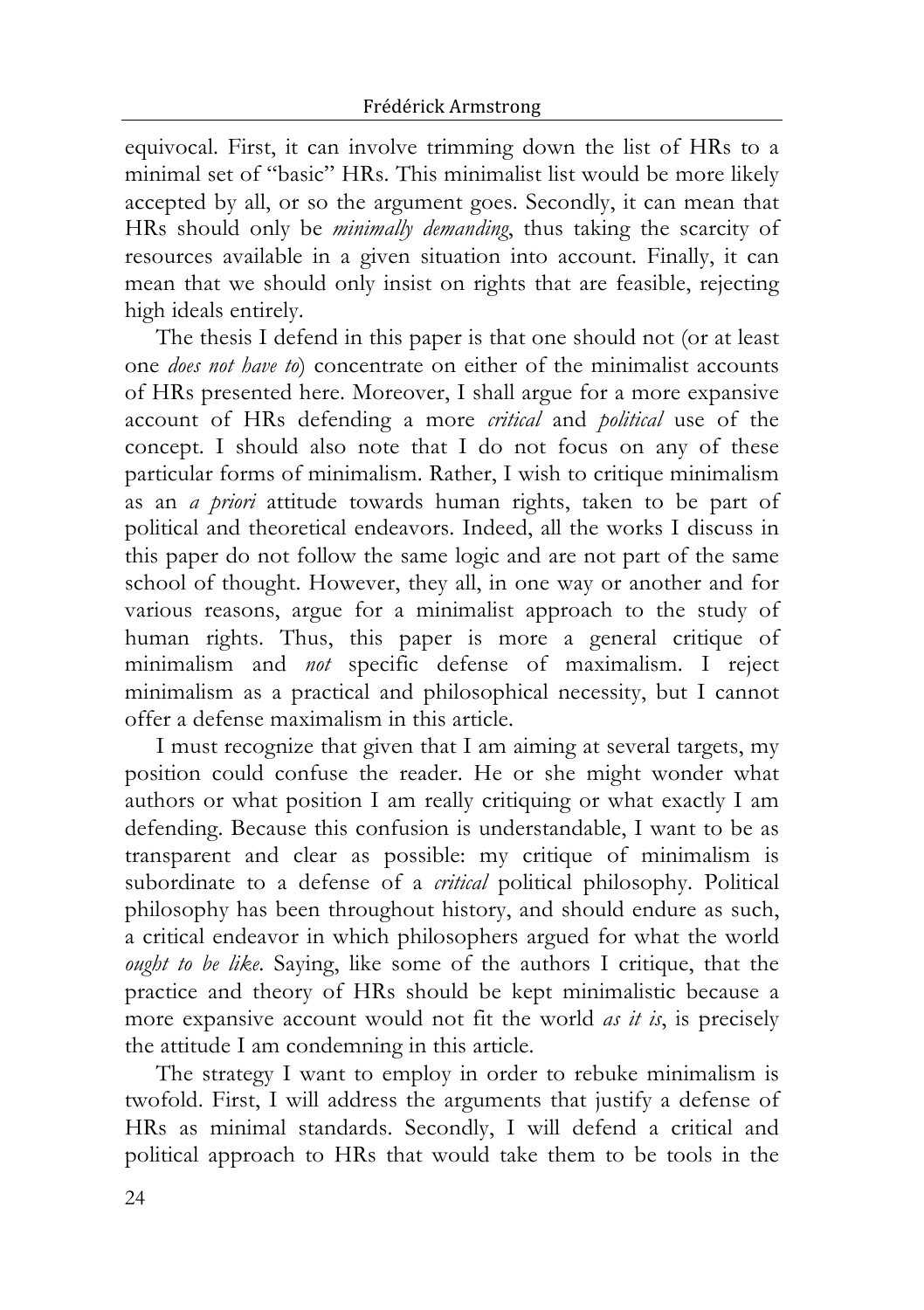struggle for justice and equality. Basically, HRs should be taken as they are: HRs are supposed to give us an idea of how the world *ought to be like*. Following that line of thought, the concluding paragraphs will present a discussion on the role of political philosophy in the practice of HRs. Basically, I argue that the best way to bring forth progress for justice and equality is to ensure a division of the moral labour between political philosophy and other social sciences – which is why I quote, rather provocatively, Adam Smith. My conclusion is that political philosophers need to think of human rights as *tools for political progress*.

I should also note that the thesis I am defending in this paper is concomitant with a very particular account of justice. That is to say my views on HRs are embedded in a socialist-egalitarian conception of social *and* global justice. Unfortunately, I do not have the space to defend that position in and of itself, so I will not be able to answer the difficult question: *Why (not) socialism (on a global scale*) ? Even though a more elaborate answer *is needed*, I remain certain that the only serious objections to a strong socialist-egalitarian view of global justice and HR are questions of feasibility and implementation – I will not address these specific objections in this paper. I will however make the (some would say wild) assumption that the *principles* of a socialist-egalitarian view of global justice and HRs are sound.

Because of these very real difficulties set forth by the question of feasibility and implementation, I remain neutral on the nature or, better, the structures of this particular account of global justice – be it a World federation, a World State, etc.. Having said that, I believe that a rather strong version of egalitarianism is already built-in the *global* practice of HRs. I would therefore tend to argue for global egalitarianism (and not a minimal one). However, we will see in the concluding paragraphs that egalitarianism does not necessarily entail that HRs are meant to defend justice *between States* – unfortunately, this is a difficult problem I will not be able to adequately address here. With those introductory remarks out of the way, I will start by addressing Nickel's defense of a minimalist account of human rights.

James Nickel offers in *Making Sense of Human Rights* "four strong reasons" for a minimalist approach regarding human rights1.

\_\_\_\_\_\_\_\_\_\_\_\_\_\_ <sup>1</sup> Nickel, J. (2007), *Making Sense of Human Rights*, p. 37-38.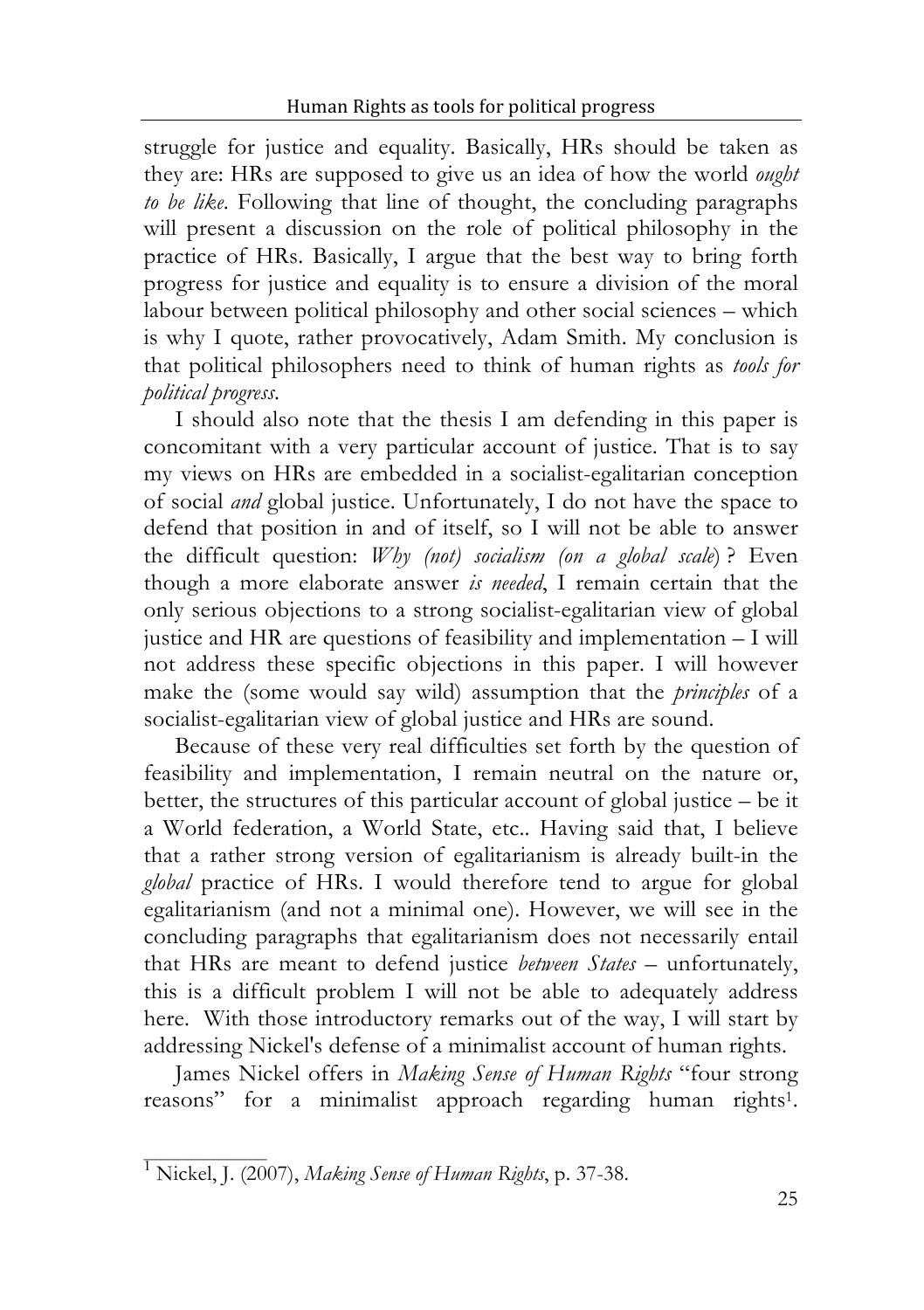Beginning with the assumption that human rights "aim at avoiding the terrible rather than achieving the best", Nickel claims that a minimalist conception of HRs is essential in order to ensure (1) that HRs keep a level of high priority and universality ; (2) that the practice of HRs "leaves ample room for democratic decision-making at the national level" ; (3) that HRs can be accepted by "countries who prize their independence and self-determination" ; (4) and finally that "by limiting human rights to minimal standards we make them more likely to be feasible in the vast majority of the world's countries".

That list appears to be the most basic (and perhaps the strongest) arguments for a minimalist account of HRs and, for that reason, they will constitute a sort of benchmark for us to test my thesis. If I can show that all or at least some of these arguments are problematic or at least not necessary, we will have a case against the so-called minimalism of HRs. At the very least, we will have reasons to mitigate that minimalism.

Because of the very basic character of these arguments I will not address them fully now and I will rather refer to them throughout the paper. First, I will link argument (4) to the concern regarding "demandingness" raised by Griffin's use of the "Ought Implies Can principle" (OIC principle) ; argument (1), coupled with (2) and (3), bring up the issue of parochialism that I will address in a discussion of Seyla Benhabib's thesis for "another universalism"2 . I will refer to the same arguments in order to push Beitz's arguments further than what his latest work on HRs suggested<sup>3</sup>. Finally, I will mobilize argument (1) *precisely* to argue in favor of a more expansive account of HRs in the last part of this article. Let us start with the discussion of Griffin's thesis.

 $^2$  Benhabib, S. (2007), "Another Universalism : On the Unity and Diversity of Human Rights", p. 7-32.

<sup>26</sup>  $3$  Note that the arguments (2) and (3), along with a conception of HRs as ground for international concern, are the arguments that made Charles Beitz shy away from making a strong link between a theory of HRs and a theory of global justice. We can see the evolution by comparing "What Human Rights Mean", p. 36-46 and Beitz, C. (2009), *The Idea of Human Rights*, p. 142- 143. I will come back to this in my later discussion.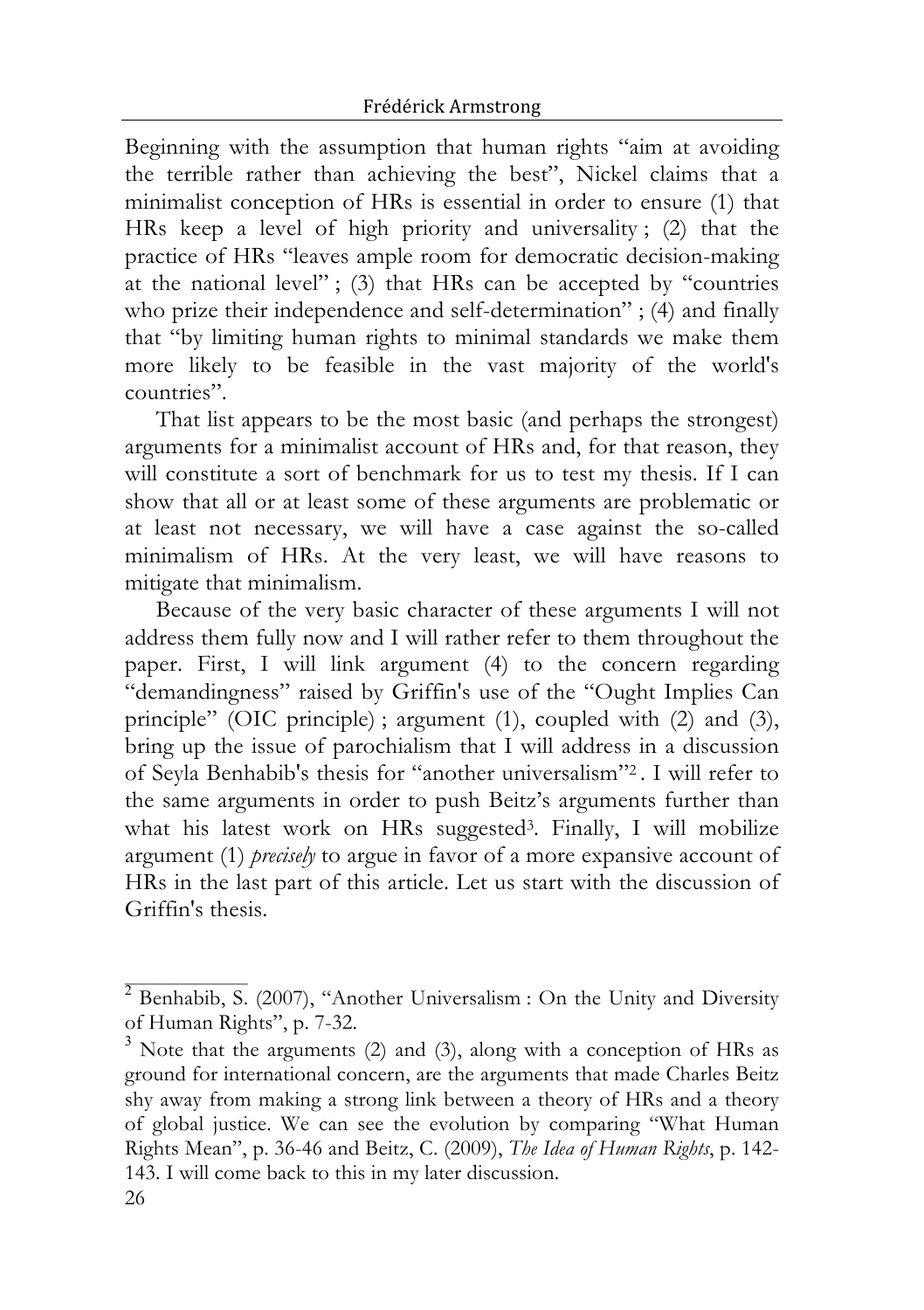James Griffin's project is to give a more determinate definition of what HRs are and what they aim to protect.<sup>4</sup> His goal, as Allen Buchanan notes, is not to give an account of the HRs practice. Rather it aims at defining a theory of HRs without reference to the practice. This theory would then be used to build a critical appraisal of the practice.5 His project is therefore two-fold : first, defining HRs, and second comparing his definition against practice to check for "discrepancies between philosophy and international law "6. The nexus of Griffin's project is therefore to correct the practice of HRs with a solid and definite conception of what HRs truly are. Although most of the discrepancies Griffin identifies follow from his personhood account of HRs, the notions of feasibility and minimalism loom on the side7. In a sense, feasibility and a commitment against over-demandingness is somewhat of a metaconcern for Griffin's theory of HRs ; that is why I focus on these aspects to offer a critique of Griffin's account of HRs.

If, according to Griffin, the issue of over-demandingness is important for our account of HRs, it is because it is also important for morality *in general*. For James Griffin, morality needs to adopt a sort of realism. It should always take into account the capacity of *actual* moral agents8, that is actual human beings with all the motivational limits this implies. Essentially, Griffin argues that we cannot let morality demand things that we know agents are incapable of fulfilling. He even argues that "a norm that ignores the limited nature of human agents is not an 'ideal' norm, but no norm at all<sup>9"</sup>. To illustrate his thesis, he cites Kant's famous phrase : "*Ought Implies Can*". According to Griffin that phrase means that we *do not have* moral obligations to do something that we *cannot* do. This, I think, is a grave error and I will try to show that Griffin's use of the OIC principle is highly problematic for several reasons.

\_\_\_\_\_\_\_\_\_\_\_\_\_\_ <sup>4</sup> Griffin, J. (2008), *On Human Rights*. <sup>5</sup> Buchanan, A. (2010), "The Egalitarianism of Human Rights", p. 680. <sup>6</sup> Griffin, J. (2008), *On Human Rights*, chapter 11. <sup>7</sup>

 $^7$  Although I also find Griffin's personhood account to be problematic, I will not address that question here.

Stern, R., (2004), "Does 'Ought' Imply 'Can' ? And did Kant think it does ?", p. 44. <sup>9</sup> *Idem.*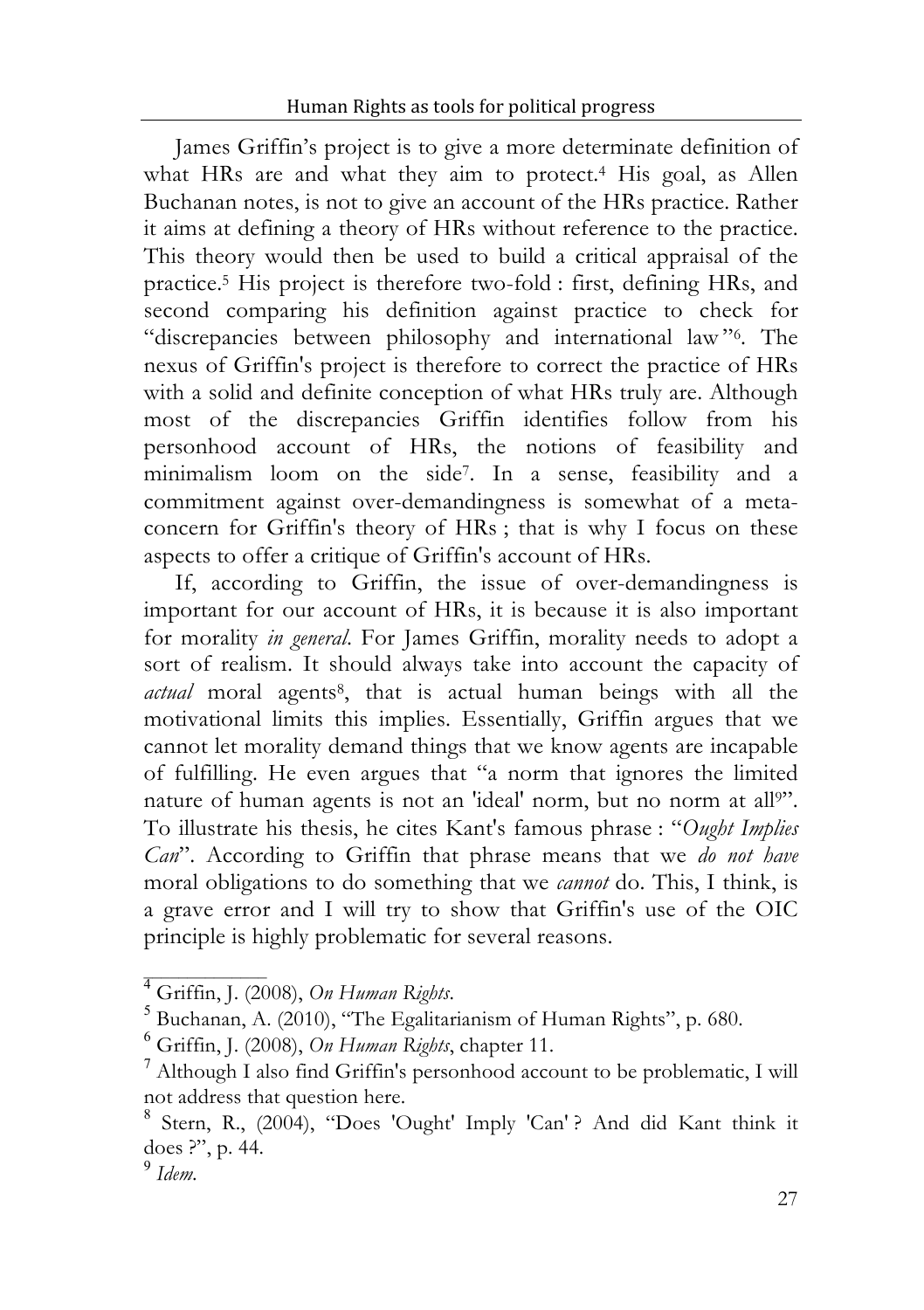First of all, let us remember that Griffin's minimalism is based on a so-called "realist" conception of human nature and capacities. With that in mind, Griffin thinks that ethics should "ensure that our abstract principles are adequate to our practice, but also to accommodate the way in which our practice – our human nature with all its limitations and the needs of our actual societies – determine the content of our principle<sup>10"</sup>. According to that conception of ethics, we need to look at the capacity of the moral agents before we say what moral demands we should make of them.

Griffin tries to present several ethical cases to prove that morality really is limited by human nature11. He argues, for example, that in a situation where several children are drowning, including one's own, one *cannot* save all the children because agents have a *permitted partiality* towards their own child. Because this permitted partiality is bound by human nature (it is natural to prefer one's own child), it is not true that we *ought* to save all the children (we do not even need to get in a discussion about one's physical capacity to save but one child)12. Griffin argues here for a "motivational limit" to morality. Motivational limits are bound in human nature, therefore we cannot demand that moral agents act beyond those limits.

Griffin then parallels his approach to morality in general to the practice of HRs. So, for him motivational limits also apply in the context of HRs – more specifically to socio-economic rights. He argues that "[HRs'] demands must stay within the capacities of the sort of people that society seeks to regulate. We should do what, with present resources, we can to raise the destitute to the *minimum* acceptable level13". Here, I must admit that I agree partly with Griffin. Of course, at the level of implementation of moral demands and requisites, motivational limits are a real issue. However, I think that the questions of motivational limits should be issues in social sciences and not in philosophy or ethics. That is to say, philosophy

<sup>&</sup>lt;sup>10</sup> Griffin, J. (2008), *On Human Rights*, p. 74-75. <sup>11</sup> Although I could offer a more extensive critique of the very notion of "human nature" and its validity in any philosophical argumentation, I will have to defer. Suffice it to say that "human nature" is a problematic concept in its own right due to lack of any empirical evidence of its very existence. <sup>12</sup> Griffin, J. (2008), *On Human Rights*, p. 72. <sup>13</sup> *Ibid*., p. 99.

<sup>28</sup>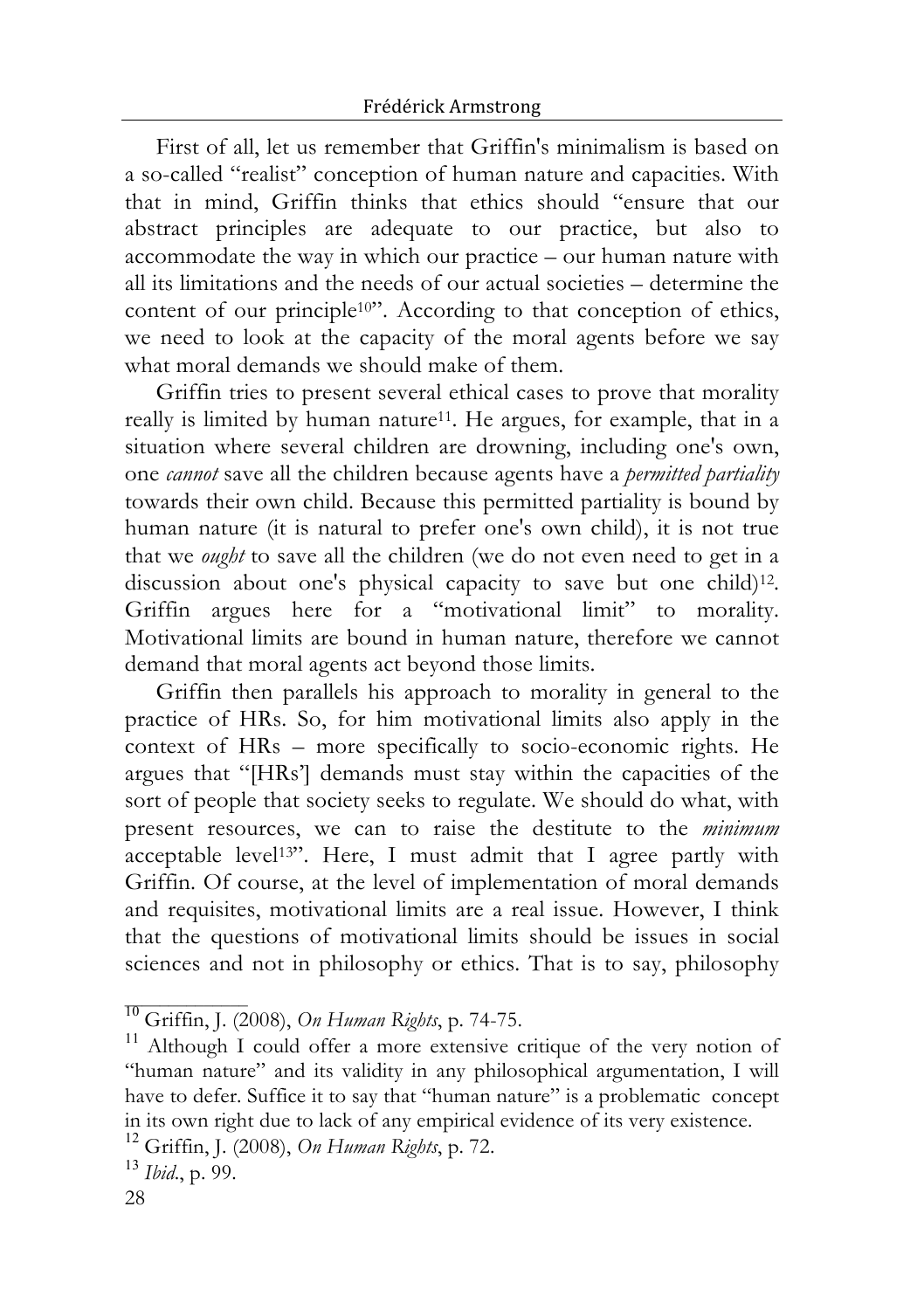should focus on identifying and justifying moral demands without limiting them with human weaknesses or any other "facts<sup>14"</sup>. So, if the practice of HRs is too demanding, here and now, it's not a philosophical problem, but a political one.

Although I hope to make this argument clearer throughout this article – it acts as a "*fil d'Ariane*" for my thesis – I need to explain what I mean here. Philosophical approaches to morality are oftentimes divided in two broad categories : theories of moral principles and theories of moral actions15. That is, a philosopher could choose to search for the principles one should follow in order to attain *the* "good life" *or* find out what actions one should do in order to lead *a* "good life". We could illustrate the two different approaches in regards to the links between principles and actions with the following : the first would have the moral principles (and only these) guide one's actions, whatever the circumstances ; the second would leave the principles aside in order to evaluate which actions is best in each circumstance.

Even though this last paragraph could lead us in a much deeper debate in meta-ethics and epistemology, I do not want to embark on it just yet. The only argument I wanted to shed light on was that when Griffin limits morality with human motivation, he is limiting moral principles with individuals' actions (or capacities to act). In contrast, I believe ethics should provide us with the principles of morality that should, in term, guide us in finding out what we should demand of moral agents. Within this approach, neither the content nor the justification of moral demands are conditional to moral agent's capacity to act according to them. By limiting HRs, or morality, with human motivation, Griffin is not only untrue to Kant's approach to morality (this fact renders his use of the OIC principle even more problematic), but he also operates a radical rejection of demandingness in morality that is not philosophically necessary and perhaps politically problematic.

A last note on human motivation before we move on : although Griffin feels motivational limits are part of human nature, he does

<sup>&</sup>lt;sup>14</sup> I am referring here to G.A. Cohen's (2003), "Facts and Principles", p. 211-245. This issue will come back later in the article.<br><sup>15</sup>I have no intention of delivering an exhaustive list of approaches to

morality and ethics. I just want to illustrate my thesis.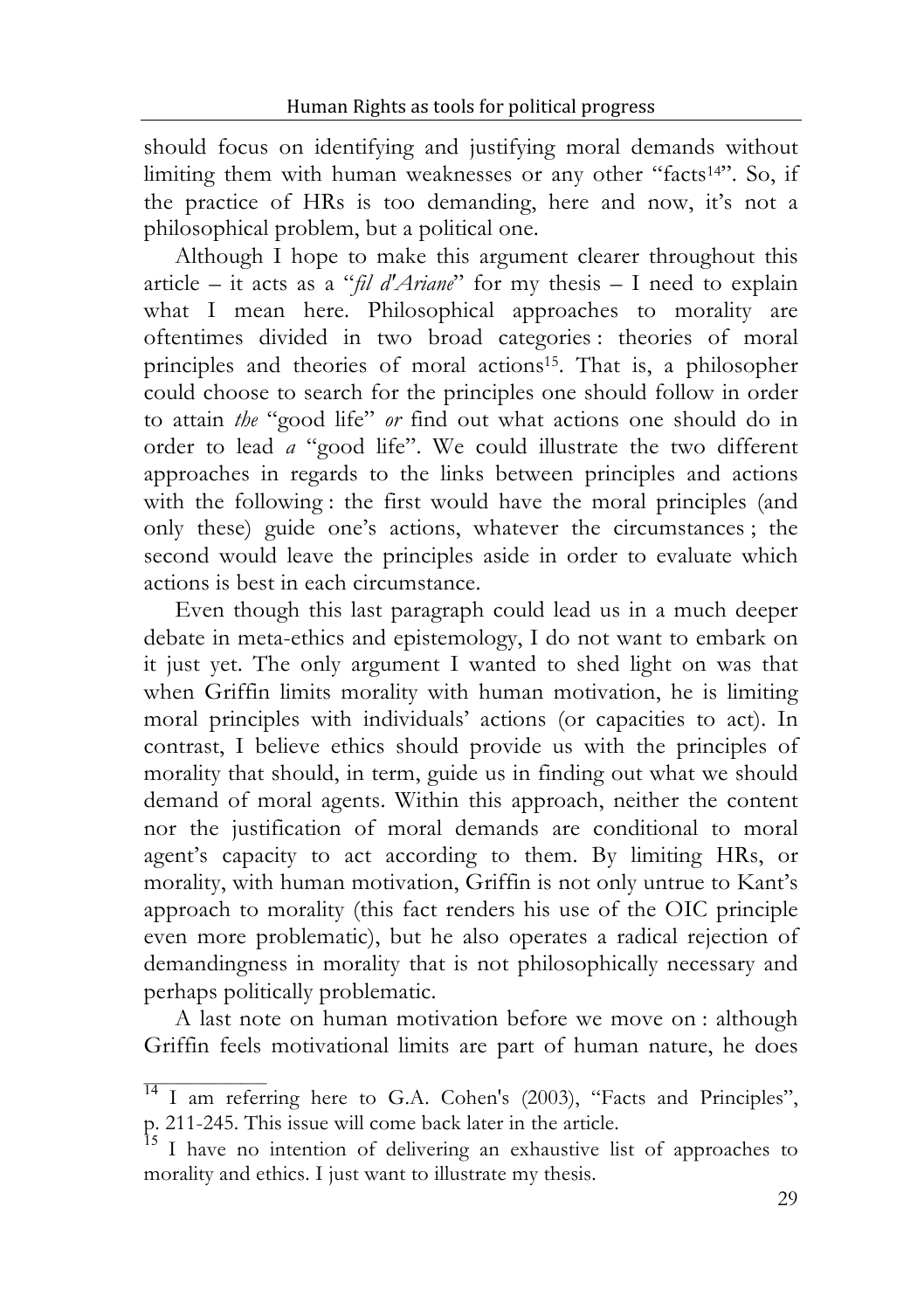address the objection according to which motivation is "plastic" and that it can evolve. For defenders of that conception, people could be inspired by a severe and rigorist ethics. The demands of such an ethics could be unrealistic, but because this rigor demands extraordinary strength and discipline, one could imagine a person wanting to emulate this high ideal of morality. In that context defending a rigorous ethics would encourage, inspire, *motivate* people to act according to the best mores possible.

Moreover, the acquisition of knowledge could help make motivation more likely. One could be more motivated to act in certain ways, however demanding they are, after learning these specific actions would have a great impact on a particular problem. However, Griffin simply dismisses those arguments saying that an "unreachable goal" is an oxymoron, a logical flaw morality has to do without. He also argues that if motivation is changing, it is also highly unstable. For example, Griffin argues that an extremely rigorous ethics inspired the Red Guard during the Chinese Cultural Revolution. However, the very same "fanatics" eventually took part in the Tienanmen Square demonstration<sup>16</sup>. All this to say that motivation is highly unstable. Griffin argues that "the sorts of ethics that can so revolutionize motivation are not plausible, and the sorts that are plausible cannot so revolutionize motivation<sup>17"</sup>. But apart from the fact that his example is not empirically verifiable (and similar to a straw-man fallacy), Griffin shows here a pessimism that is uncalled for. Can't we imagine something between complete indoctrination to highly demanding ethics and complete abdication of moral demandingness on the basis of human limitations ?

Now, after this long tangent, let us come back to the moral duty of a parent to save drowning children. I would now like to address the distinction between moral obligation and moral blame. If, as Griffin would surely believe, we cannot *blame* the parent for saving his own child in priority, it does not mean that he did not have a *prima facie* duty to save all the children. Griffin's argument would surely be that one cannot have a moral duty to do what one cannot do. Hence, the parent does not have a moral duty to save all the

\_\_\_\_\_\_\_\_\_\_\_\_\_\_ <sup>16</sup> Griffin, J. (2008), *On Human Rights*, p.73. <sup>17</sup> *Ibid*., p.73.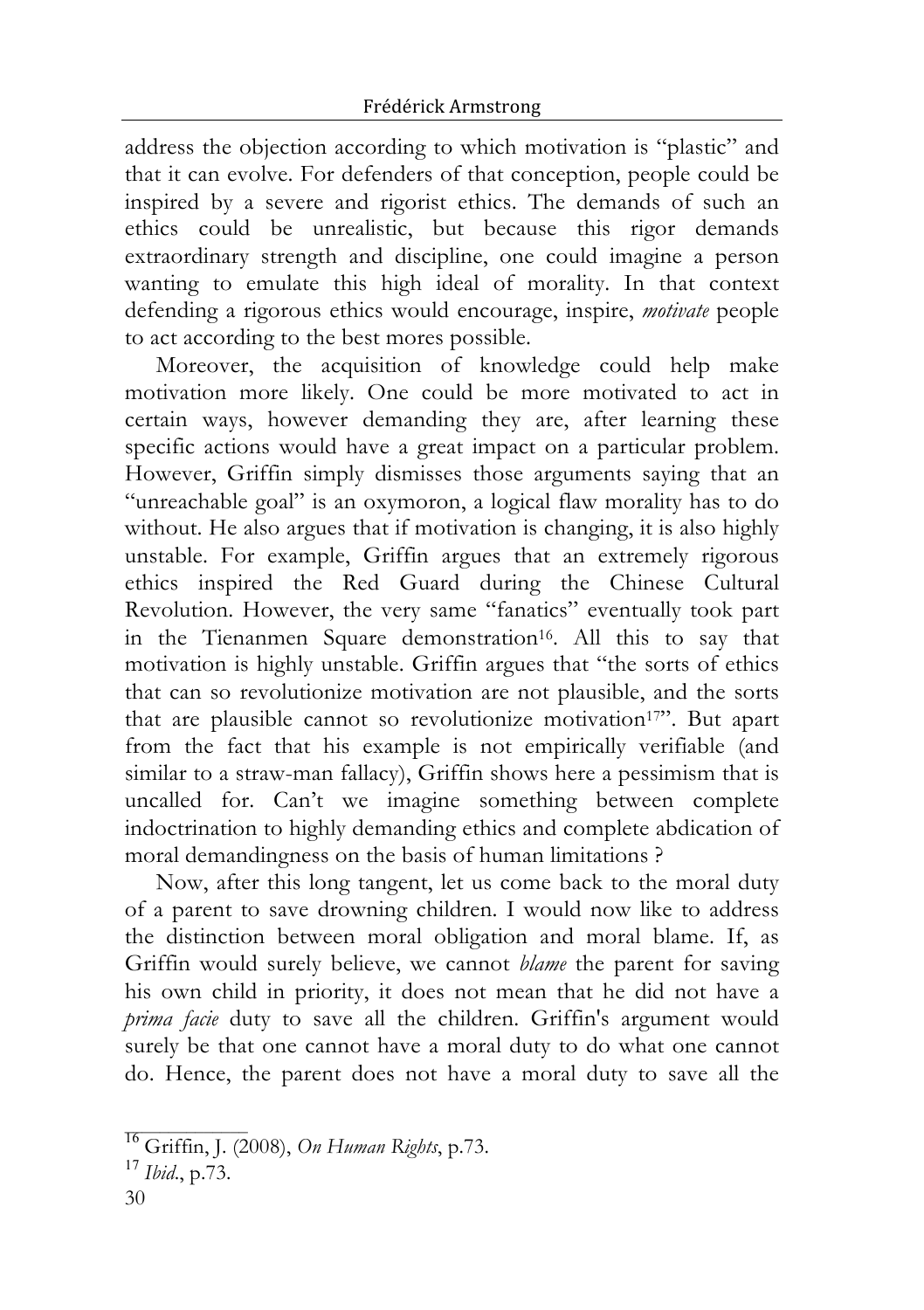drowning children ; therefore we cannot blame the parent for not fulfilling his or her moral duty. Because "ought implies can", and because the parent could not possibly save all the children, it is not true that she ought to save all of them.

But saying that the parent could not save all the children is not in contradiction with the statement according to which the parent had *the moral obligation to save all the children.* Even if we have legitimate reasons to withhold moral condemnation if he or she does not fulfill this obligation, it does not mean that the moral obligation is dropped*.* Of course one would be rather puritan if he were to accuse the parent of not fulfilling his moral duty if he or she were to save only his or her child. But I say morality ought to be as puritan as that, and that is precisely Kant's view of it.

We need here to see what the OIC principle means when set in a rigorous morality such as Kant's. According to Kant, the moral law is a categorical imperative that is accessible *a priori* through reason and that is available for all reasonable agents18. It suffers no exception, especially no exception based on experience and practice19. The moral law, and that is why the categorical imperative is universal in form and not content : "Act only according to that maxim whereby you can at the same time will that it should become a universal law." This formal definition of the moral law is always available to the moral subject. The material circumstances have nothing to do with morality. That is not to say that the moral agent will always act according to the moral law, but only that he will always feel the duty to act in "good will".

To illustrate how human motivation is always bound by the categorical imperative and morality, Kant offers an example that resembles Griffin's but that ends with a completely opposite conclusions : imagine that a man is asked to accuse another man that he knows to be honest ; if he does not do so, he will be killed. That man, says Kant, will know that he *can* do what he *ought* to do (in that

<sup>&</sup>lt;sup>18</sup> Carnois, B. (1973), "Position de la liberté par rapport à elle-même : l'autonomie de la volonté", p. 81. <sup>19</sup> *Idem.*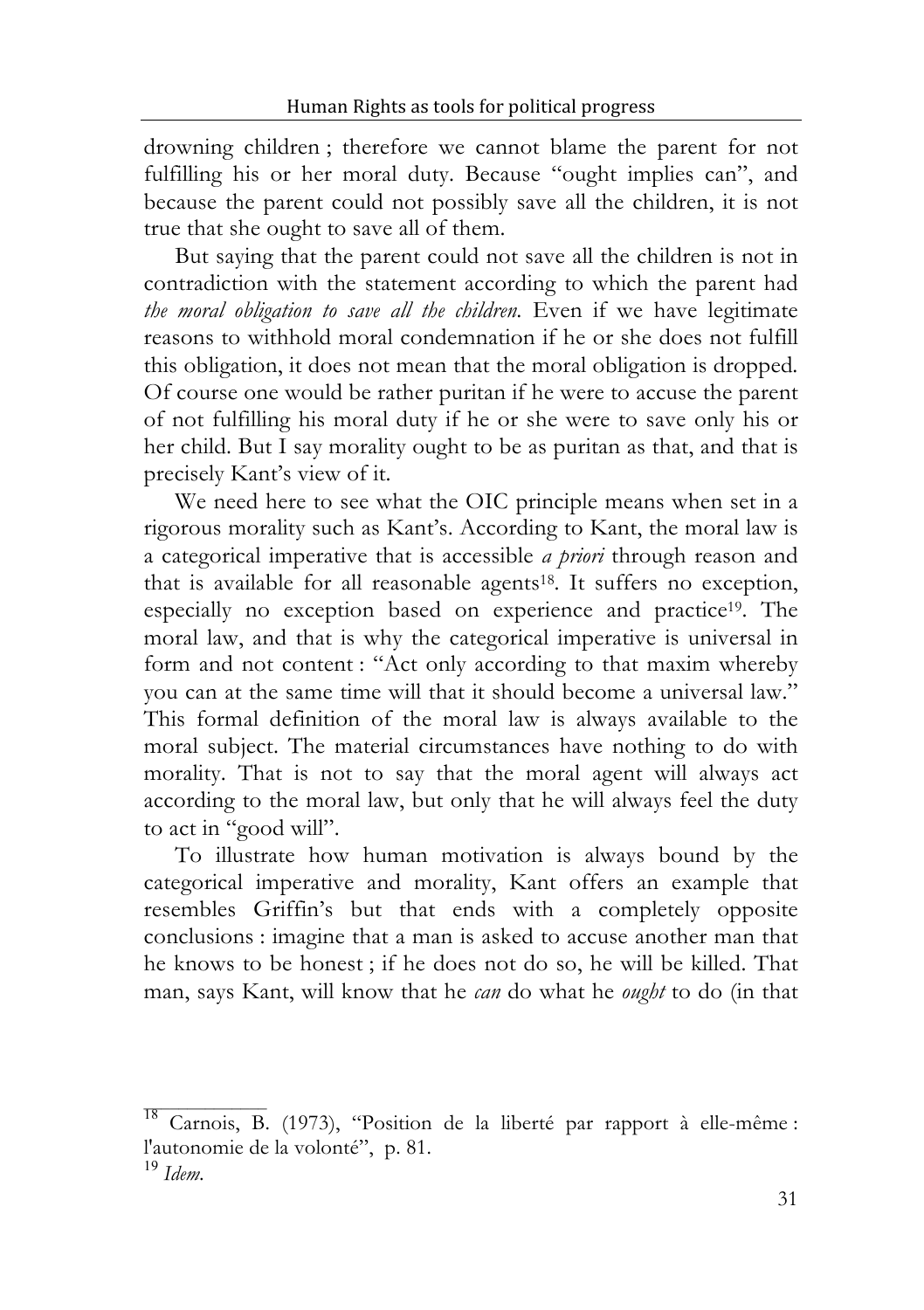case not lie). It does not mean he will do it, only that *he knows he can*20. In that example, Kant shows that the moral law is always available to moral subjects even though they do not always act according to it.

Of course, Griffin would perhaps think that this example is absurd because morality is supposed to be action-guiding and asking the impossible (or at least improbable) of moral agents is at least counter-productive, at worst plainly absurd, because after all *ought implies can*. However, Robert Stern notes that Griffin makes several assumptions that are uncalled for. First, he takes for granted that "if a moral rule says that what is right is something we cannot do, it is pointless ; and second, if a moral rule is pointless, it cannot really be a moral rule21". However, we can legitimately argue that strong moral demands are not pointless. Indeed, they can be a source of great inspiration. The man in Kant's example has access to the moral law and knows that it would take great character and compose to act in good will. This could then inspire him to act in good will. Although this argument leads to a debate in moral psychology, I do not want to get into it as it is reasonable to think that appeals to great moral figures can inspire people in their moral practice (such inspiration can be found in the infamous "What would Jesus do ?" motto). And that, in and of itself, would constitute a "point" to high moral standards.

Furthermore, the fact that moral law is demanding and that people will not always act according to it is irrelevant to the definition of moral demands. Again we can bring up the argument from blame and agree with Griffin that a moral agent is not to be blamed for actions he could not avoid. However, Stern notes that there is a difference between evaluating an agent and evaluating an action<sup>22</sup>. When one condemns an action he is not necessarily blaming the agent. Indeed, one could say that a person's actions are morally reprehensible, but because she was in such a dire situation, she, as a moral agent, should not be condemned.

<sup>&</sup>lt;sup>20</sup> That example is cited in Carnois, B. (1973), "Position de la liberté par rapport à elle-même : l'autonomie de la volonté", p. 103. For original see:

Kant, Akademie Ausgabe V 54.<br><sup>21</sup> Stern, R., (2004), "Does 'Ought' Imply 'Can' ? And did Kant think it does ?", p. 50.

<sup>&</sup>lt;sup>22</sup> Ibid., p. 47.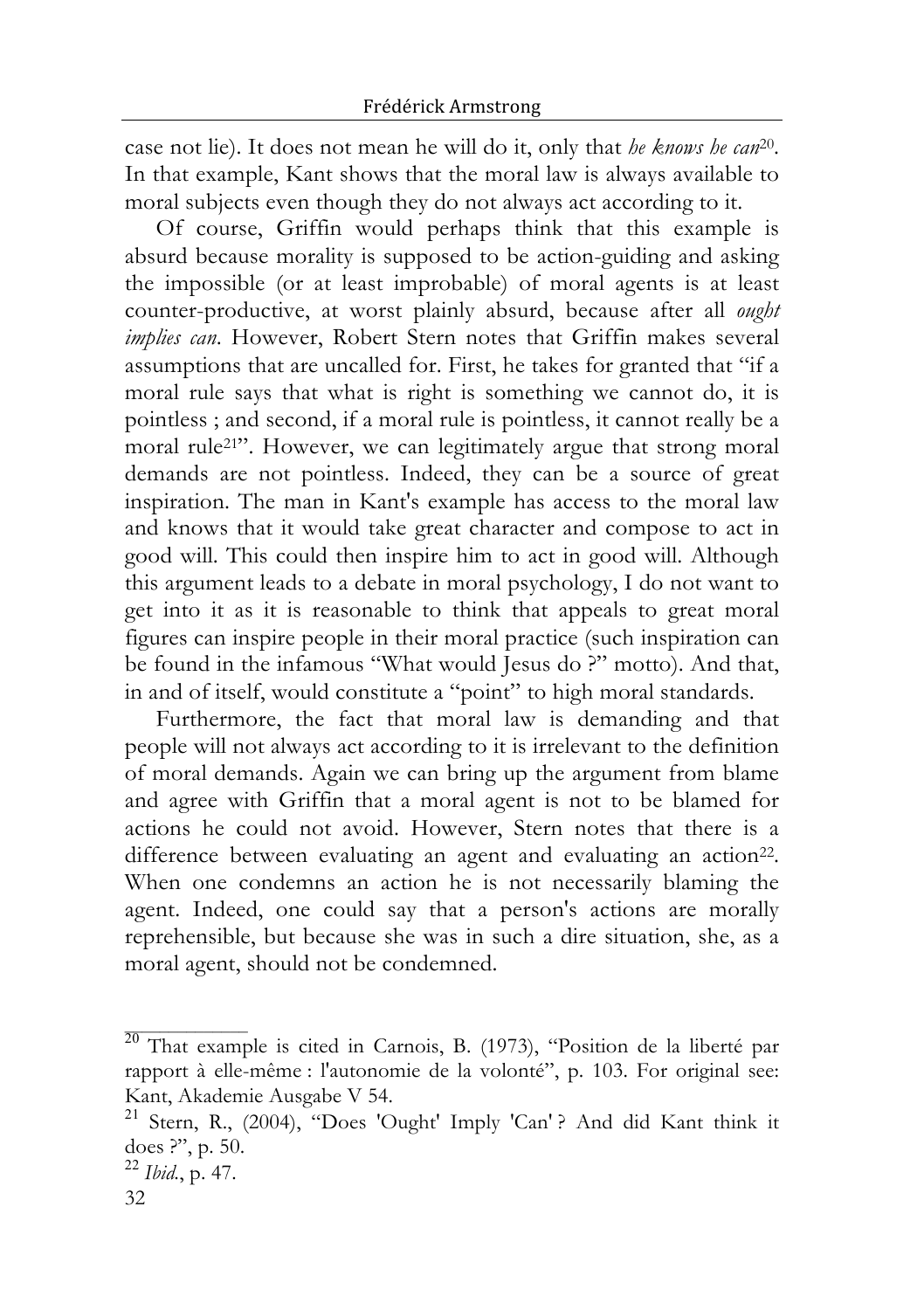That is to say we can rightly argue that one had a moral duty to do X, but because he was in a situation where he could not do X, the moral blame for not doing X should be less severe. The evaluation of moral action is always an after-the-fact enterprise in which the facts have to be taken into account – the moral condemnation will be strong or weak depending on whether or not the agent had strong or weak reasons not to act according to the moral law. But the definition of moral duty (to follow the moral law, as Kant would have it) cannot be bound by the facts around which the action has taken place. Following from that statement, it is clear to me that Griffin's interpretation of the OIC principle is much too strong and contrary to Kant's view of it.

The view I am defending is that morality is (or at least should be) independent from practice and human limitations. Again, I did not aim to contradict the OIC principle plain and simple. One could point out that although it would be awfully nice (and morally desirable) if people could solve problems with a simple gesture, one cannot demand of a moral agent to clap his hand to end poverty – obviously, one *cannot* do that. Remember, ought implies can. But there is a big difference between limiting moral demands with the "laws of physics" and limiting them with the so-called "human nature" with whatever motivational limits that concept can carry. In limiting the demands of morality through his strong interpretation of the OIC principle, therefore limiting the list of HRs to what human agents *can* do, here and now, Griffin goes too far.

Now Griffin could rightfully argue that I also need to make a distinction between desirability and feasibility. Of course, he would say, it would be absolutely desirable if we could arrive at the highest and most desirable moral standards through the defense of HRs, but it is not feasible, plain and simple.

To that hypothetical answer I respond by arguing that in the context of human rights, we do not have to worry all too much about the highest and most desirable moral standards. That is simply because we already have something to work with ; that is the Universal Declaration of Human Rights. Of course, Griffin, Nickel and many others, would argue that the list is already blown out of proportion with ludicrous demands such as "holidays with pay" that *we cannot possibly implement* in most countries. But frankly, if we can say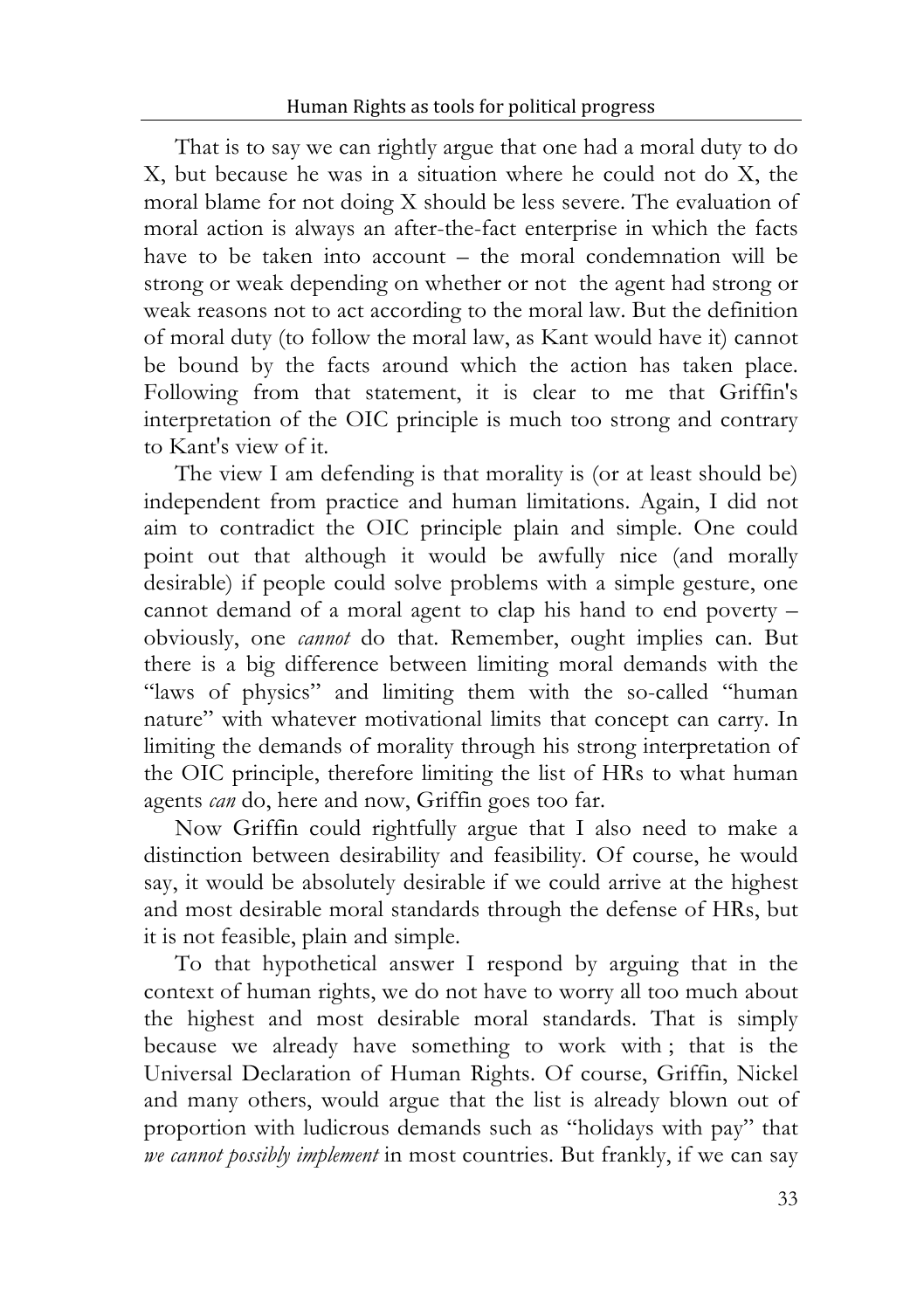that feasibility is a spectrum and not an either-or concept, demanding for holidays with pay is far from being as impossible as demanding that people get wings (however desirable that would be)23.

So now that we have reasonable doubts concerning whether the OIC principle necessarily sets a strong limitation for the justification and the content of human right, we need to address Nickel's arguments (1), (2) and (3). We will examine, more specifically, dangers of parochialism and ethnocentrism that would call for a more minimalist account of HRs. The thesis I will defend here is similar to the one I have defended against Griffin ; basically, regarding the universality of human rights, the *ought* comes before the *can*.

What I mean by this is that the idea of universal HRs is not "about what there *is* but about the world we reasonably *ought* to want to live in24". I will be the first to admit that there is a lot of problems concerning the idea of universal HRs, especially given the history of Western colonialism and its crusades to civilize the barbaric peoples – one cannot deny that atrocities have been committed to civilize the World. So we must approach that characteristic – universality – with a healthy dose of skepticism. Again at the level of implementation, a minimalist account of HRs might be more easily accepted by people of different cultural and ethical backgrounds. An argument for minimalism here would be that we have a lot more chance to find a common denominator for HRs if they are not too demanding. Having said that, I do not think that we need (or ought) to prune down the list of human rights to make it more acceptable.

As I said, I do not want to discuss the content of HRs. The closest thing we have to a commonly accepted set of HRs is readily

 $23$  I am aware that this statement needs a much longer development. Issues of feasibility and desirability have been covered in much more details in the literature, but I take as a reasonable enough claim to say that feasibility is not only an either-or concept to take it for granted. Because I do not have the space and because my point was more to show that the OIC does not necessarily warrant a strong limitation of moral demands I will avoid this discussion. For a discussion on that issue see: Cowen, T. (2007), "The Importance of Defining the Feasible Set", p. 1-14, section 3.3. <sup>24</sup> For the reminder of the argument <sup>I</sup> am inspired by Benhabib, S. (2007),

<sup>&</sup>quot;Another Universalism: On the Unity and Diversity of Human Rights", p. 14.

<sup>34</sup>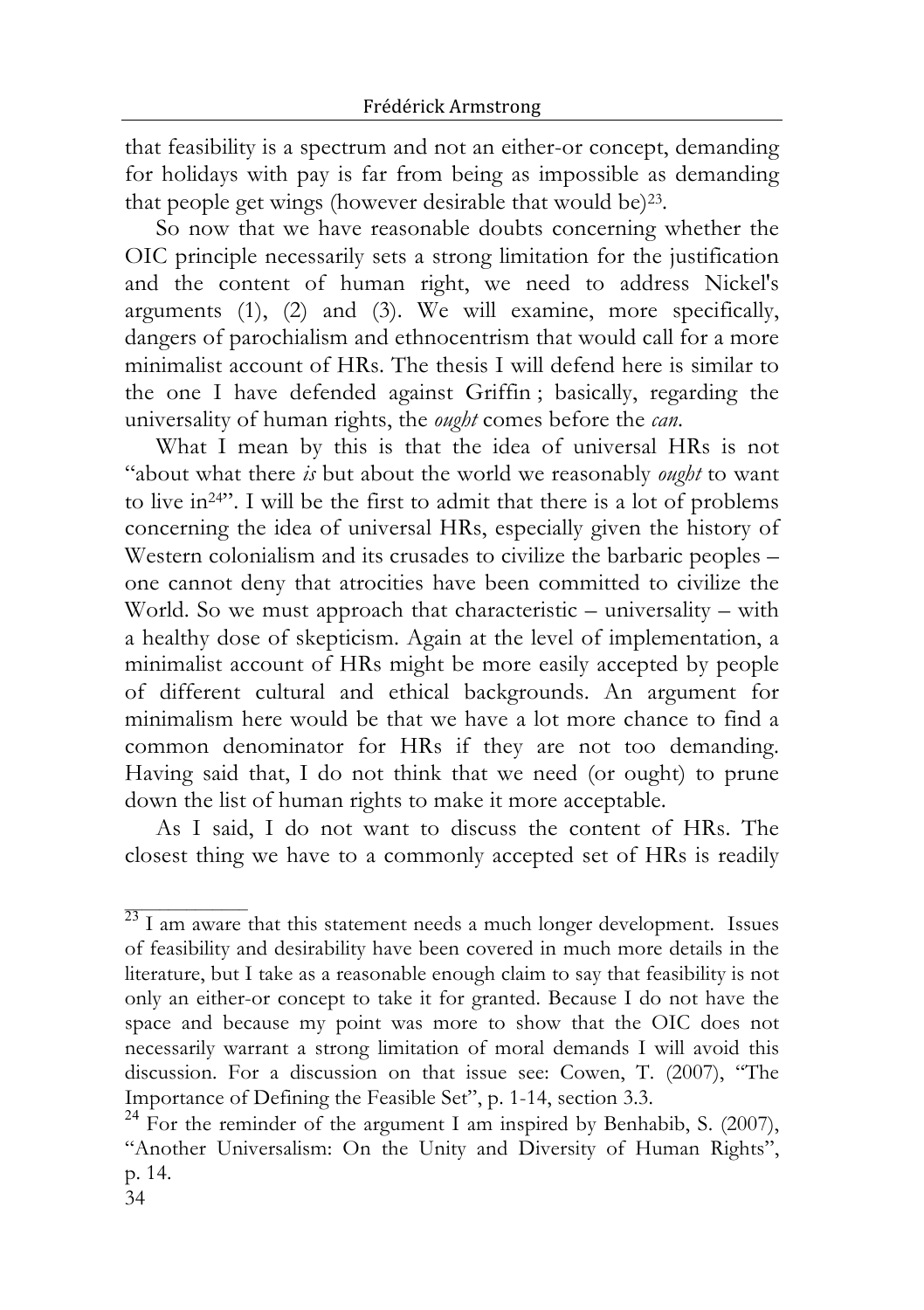available and I shall be satisfied with that for the time being. Yet it is important to have a conception of HRs in which we can keep the power of universality without falling into moral imperialism. What Seyla Benhabib argues for is another kind of universalism that is not necessarily based on an essentialist account of human nature (or culture) and that does not entail a specific list of HRs. She is more interested in a universalism of justification. Let me further develop this.

Her universalism is based on moral universalism, which entails that "everyone is entitled to equal moral respect<sup>25"</sup>. Now that would not be saying a lot since that is what HRs are supposed to do anyway, but she also argues for a "justificatory universalism26". That notion is based on the assumption that human beings share normative reason that allows for political deliberation, on a basis of equality between all participants. This deliberation should aim at defining what all the participants can value as the common good. Again the feasibility of such a deliberation is a legitimate concern that would deserve a development of its own, but I will not do it here. Suffice to say that a hypothetical forum, in which all can have a say on what they believe is good, could permit us to come up with an idea of HRs acceptable by all reasonable agents taking part in the debate. Benhabib rightfully notes that "moral universalism does not *entail* or *dictate* a specific *list* of *human rights* beyond the protection of the communicative freedom of the person; nor does justificatory universalism do so<sup>27</sup>". Therefore universalism in our conception of HRs is not only desirable, it also does not necessarily present the features of moral imperialism that we reasonably want to reject.

However, one could argue that since HRs are supposed to be the foundation on which one can legitimatize external intervention, the only universalism morally acceptable entails a very minimalistic account of human rights28. Having said that, I believe, as does

 $^{25}$  For the reminder of the argument I am inspired by Benhabib, S. (2007), "Another Universalism: On the Unity and Diversity of Human Rights",

p. 12.<br><sup>26</sup> *Ibid.*, p. 12.<br><sup>27</sup> *Ibid.*, p. 13.<br><sup>28</sup> I will briefly come back to the question of interventionism in my concluding paragraphs.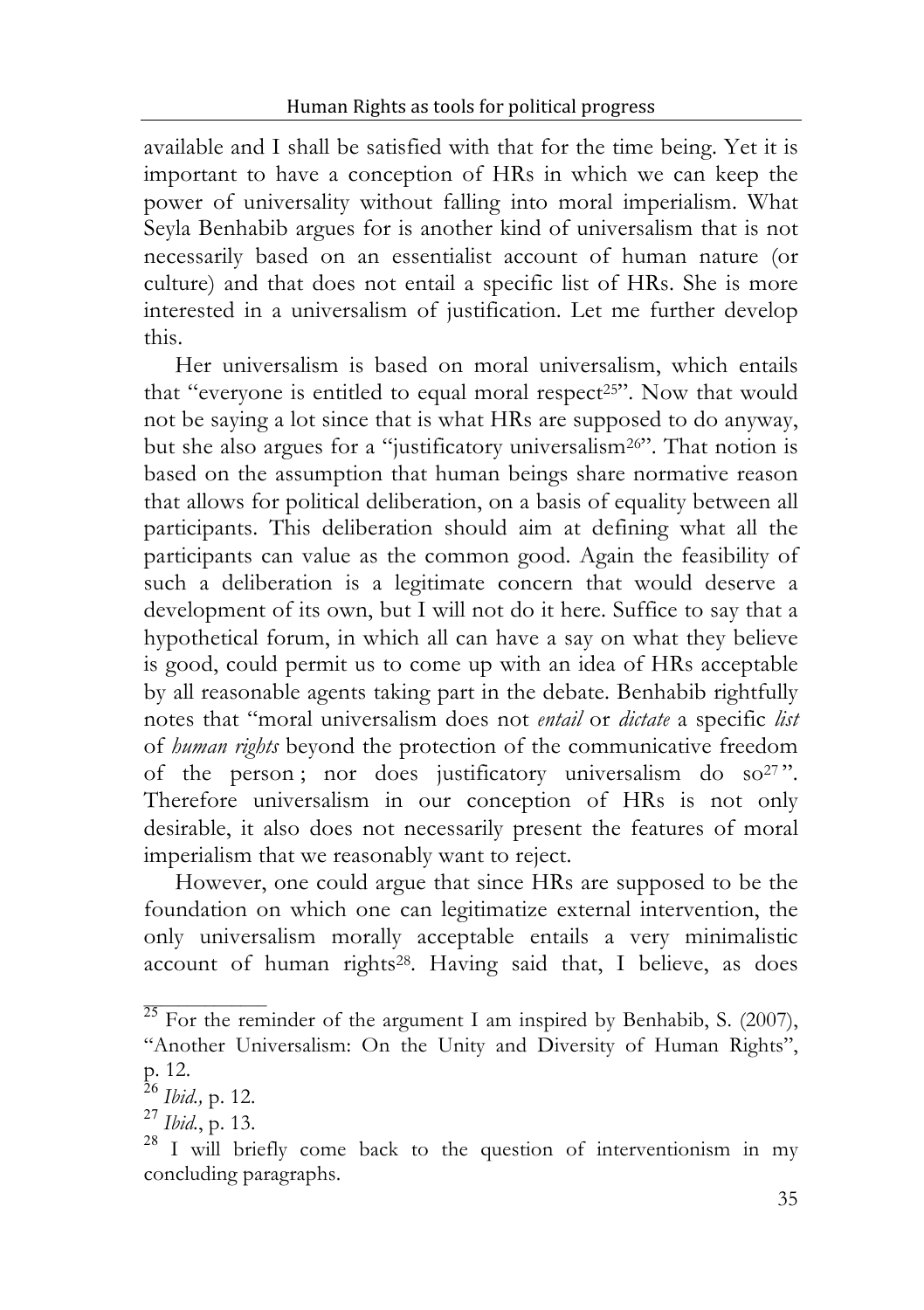Benhabib, that moral egalitarianism implies a more cosmopolitan view of justice. It may be true that we should avoid maximalism and universalism in order to avoid moral imperialism, but we should also avoid minimalism in order to avoid the danger of setting two norms of justice – one for the rich North and one for the rest29.

Here I want to counteract arguments according to which HRs should be minimal because we cannot possibly apply the same standards to rich and poor countries. For example, some authors (Nickel and Griffin included) argue that the HR to holidays with pay, to come back to an example I have used before, cannot be a HR because poor countries simply don't have the resources to implement it. This argument creates a double standard that is uncalled for and I frankly don't see why Somalians would not have the right to holidays with pay because they happen to be born in a poor country. Of course, Nickel and Griffin would agree that we should not have double standards, but they offer to drop the right (hence lowering the standards to minimal HRs) and I see in that position a depressing defeatism.

It is now important to stress that universalism *does not need to entail a rejection of local democratic decisions* (argument (2)) nor does it necessarily go against the idea of self-determination and independence (argument (3)). If a State, in an economic situation where it cannot possibly do both adequately, decides that funding child-rearing is more important than several holidays with pay, it should have the democratic prerogatives to implement the first over the second. But that is coherent with Benhabib's conception of universalism ; HRs are open to deliberation by all reasonable agents, with their own culturally and historically constituted ideas of the good life30. Note that this deliberation should be an on-going process. Of course conflict is unavoidable due to the fact of moral pluralism. But that should not be a cause for distress ; if we accept moral egalitarianism, which I believe is built-in in both the practice and idea of HRs31, one can only argue that it would be morally desirable to set

 $^{29}$  Benhabib, S. (2007), "Another Universalism : On the Unity and Diversity of Human Rights", p. 11.

<sup>&</sup>lt;sup>30</sup> Ibid., p. 15. <sup>31</sup> As Buchanan notes it in Buchanan, A. (2010), "The Egalitarianism of Human Rights"*.*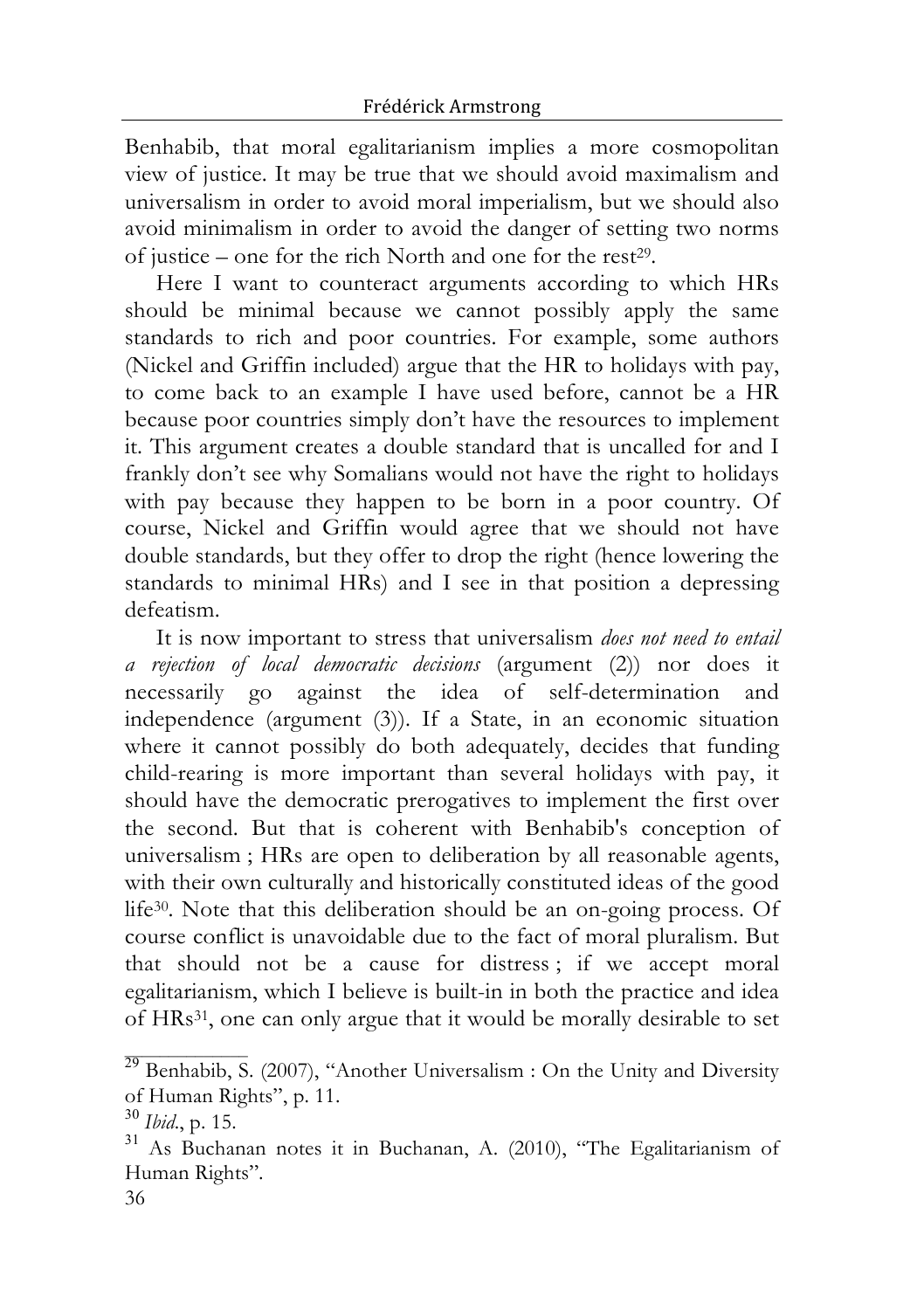up fora in which everyone could deliberate. One can also think that, through clashes of ideas, great progress can be made. Of course, I did not say anything about feasibility. But keep in mind that, like the common good or simply like HRs as we know them here and now, "universalism is an aspiration, a moral goal to strive for ; it is not a fact, a description of the way the world is<sup>32"</sup>.

Admittedly, I have not yet given any reason *for* a maximalist or even a more expansive account of HRs. Even worse, my thesis is in a sense question-begging. After all, I say that HRs should not be minimalistic because they are not minimalistic. Having said that, I hope that my critique of Griffin was sound enough to at least create a doubt about the implication of Griffin's strong interpretation of the OIC principle for morality and HRs in particular. Moreover, I have shown that universalism does not necessarily entail a minimalist account of HRs. Now why should HR be kept the way they are, that is not minimalist in content or justification ?

As I said in the introduction, I follow Charles Beitz in taking the practice of international human rights as it is. Contrary to Griffin and Nickel, my goal was never to give a definition of HRs outside of the practice that would entail changes in the list of HRs. But contrary to Charles Beitz, I still believe that HRs should be part of a larger project towards equality and global justice.

I have mentioned briefly that what made Beitz shy away from the conception I still defend is a legitimate concern for the dangers of interventionism. HRs are said to trigger international concern, so keeping them as a basis for a more comprehensive theory of justice, can have dire consequences given the fact of pluralism in the international community and the so-called "anarchism" of international relations. To this concern I respond that we already have extensive literature on the idea of a just war readily available to construct an argumentation on legitimate intervention. Thus we already have some of the tools necessary for a critique of international relations – human rights' students do not have to do the

 $32$  Benhabib, S. (2007), "Another Universalism : On the Unity and Diversity of Human Rights", p. 16.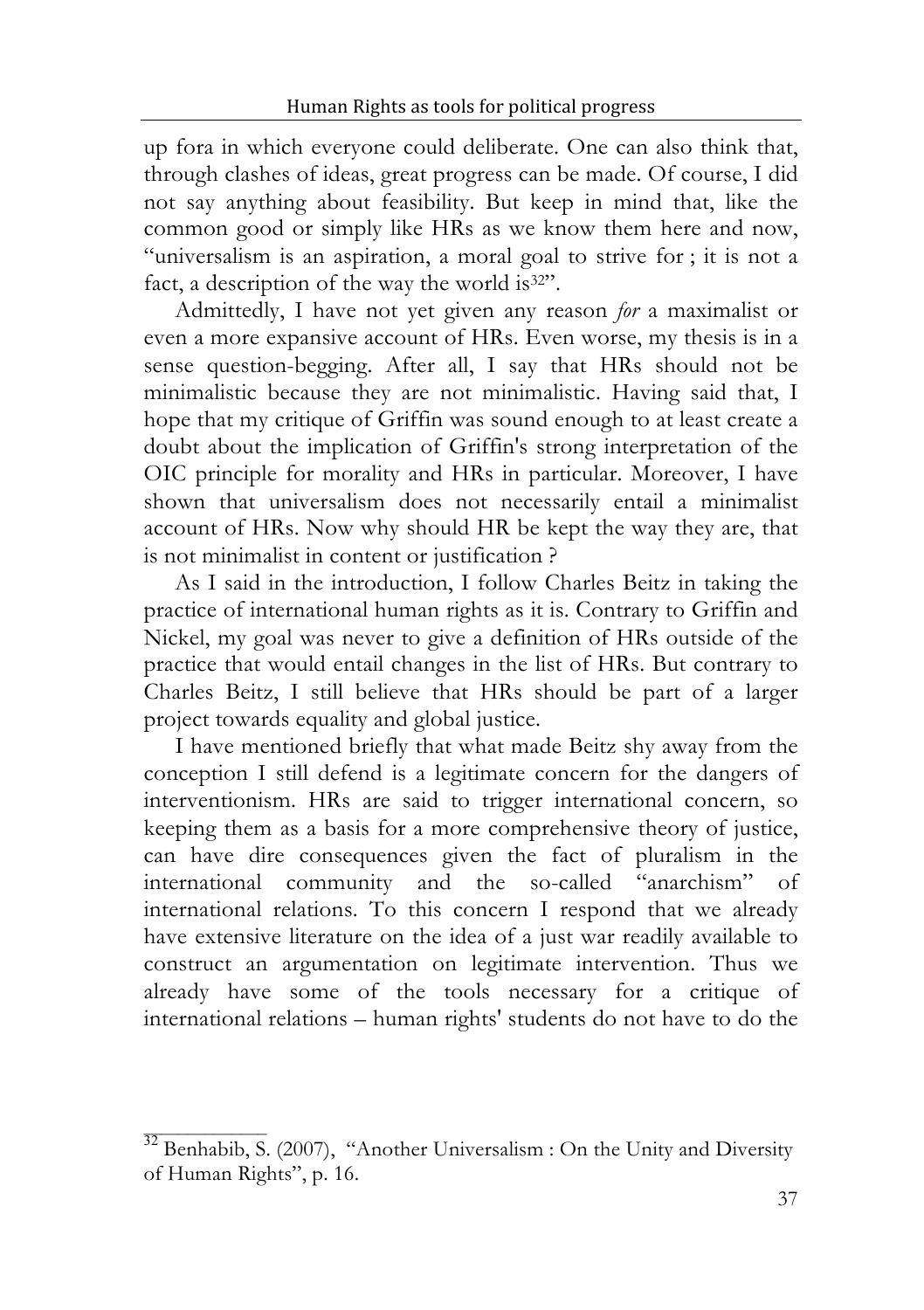work that is already being done elsewhere<sup>33</sup>. That is what I meant, in the introduction, by a division of the moral labour.

My goal was to focus on the role that HRs and philosophy play in society, locally and globally. The practice of HRs is not (and cannot be) minimalistic because its purpose is to be critical. They act as a guide for action towards justice. A strong feature of the HRs practice is precisely its capacity to motivate actors (individuals, NGOs, states, political parties, etc.) to petition their government or the international community for more respect for HRs or simply to prevent abuse. As Beitz says, "[p]articipants in this practice take its central moral ideas with great seriousness. Many are empowered by them. Some risk their lives for them. Its beneficiaries and potential beneficiaries regard the practice as a source of hope34".

And that feature is *essential* for a practice of HR and a philosophy that promotes justice and equality for all human beings. I think it is safe to say that HRs have high priority for its defenders because they cover *important* issues. And to motivate its defenders HRs *have to be demanding*. They cannot merely protect what people barely have already ; for that reason Nickel first argument does not entail minimalism.

One of the main reasons I am very skeptical of a philosophical revision of HR that would aim at giving a minimalist account of HRs is the fact that philosophical discourse *is also part of the practice of HRs*. Limiting the list of HRs because it is more logically sound or because the list would be more consistent is missing the point of HRs and HRs' practice. While I was reflecting on this matter, a strong image, even though it is arguably caricaturing, came to me ; imagine if a delegation of HRs philosophers were to meet with local activists and say : "*Hey, you know that right you were fighting for ? Well, it turns out we were wrong all along...it's not really a right...sorry...* ". Philosophy has a role to play in the struggle for justice and *it is not to make the theory appear to be more feasible from within*, without finding council in other social sciences.

 $\frac{33}{1}$  am not saying that they should not take those concerns into account. Quite the contrary, I am just saying that HR students can concentrate on defending a strong conception of HR, while leaving the job of defining what is and (especially) *what is not* <sup>a</sup> just war for the students of just war theory. <sup>34</sup> Beitz, C. (2007), *The Idea of Human Rights*, p. 2.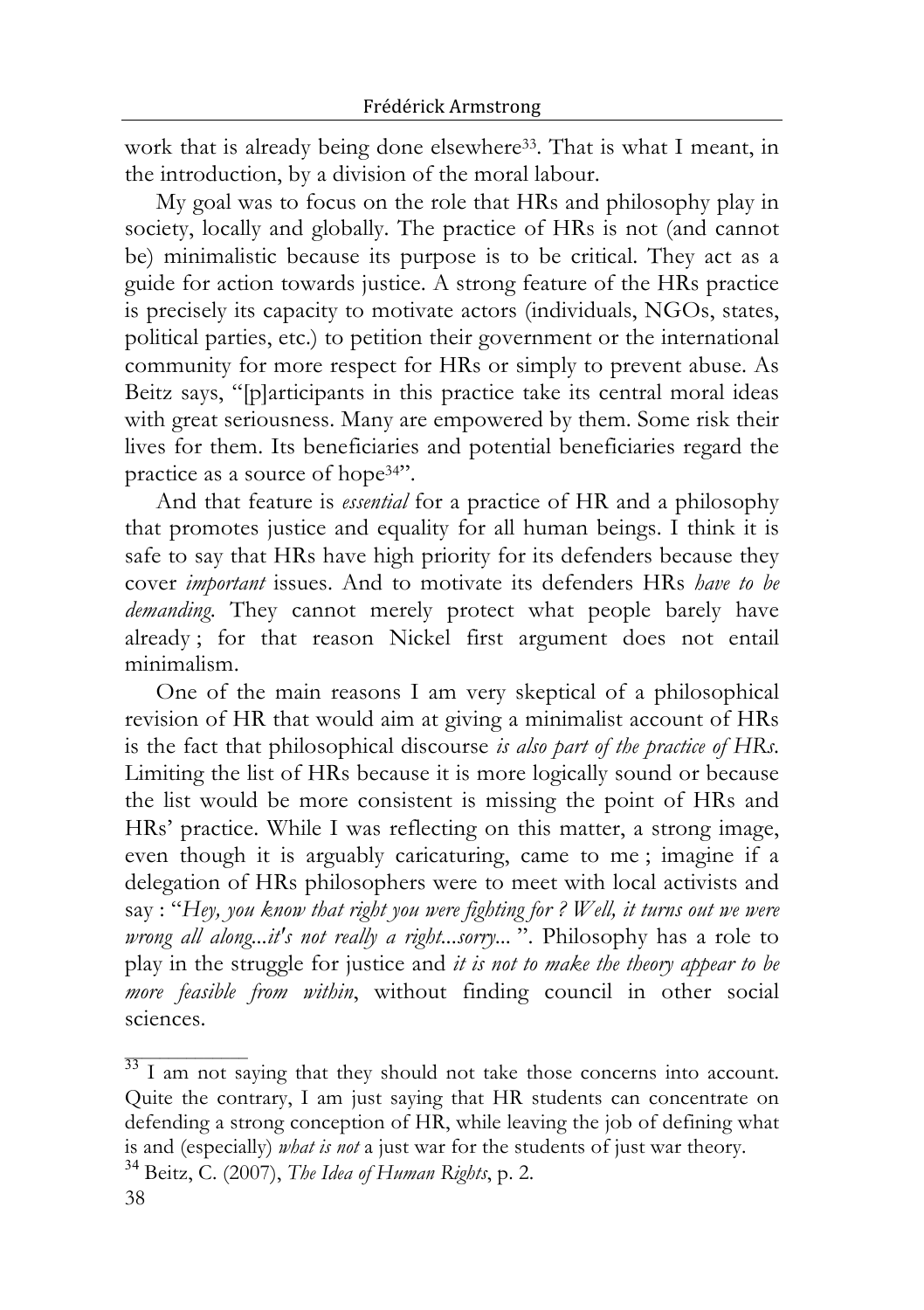If one has a compartimentalized view of knowledge, society, reality, etc., one can easily fall in traps that are easily avoidable when the scope of reflection is wider. When political philosophy tries to deal with issues that have political, social, and *human* consequences, without taking into account the facts of the political, social and human world, one cannot but make mistakes. Of course, theoretical simplifications can be useful to isolate a problem (that is to say all variables cannot possibly be taken into account in *every* political philosophy reflections). Also, as G.A. Cohen says it : "We cannot orient our critical political thinking if we make desirability assessments conditional upon feasibility assessments35". Although the position I have defended in this paper is similar to Cohen's in the sense that I tried to show that morality is independent from practice or human capacities, I do not go as far as Cohen. I also think that the role of philosophy is to tell us what we should think<sup>36</sup>, but I think it also has a *practical role*. It has to employ the facts gathered by social scientists to expand its critique of society, information which in turn can be used by the activists to demand justice. If ethics and political philosophy lose all contacts with reality, one can seriously doubt their usefulness as tools for a critical appraisal of the world as we know it.

In a sense, settling for a minimalist account of HRs because it fits more with our logic or because it makes easier to defend is insulting for defenders of HRs who have a legitimate claim for equality on a global scale. Arguing that there is no social and economic rights because there is no agent capable of fulfilling them or because, however desirable they are, they are not feasible is frankly revolting<sup>37</sup>. HRs' discourse is *supposed* to give people the tools for change, for improvement, and for that reason it *cannot* settle for minimalism ; *HRs' practice has to be demanding*.

Notice that throughout this paper I have not once come close to addressing the very difficult questions of concrete feasibility and implementation of the great ideals I defend. One would be right to point this out in saying that, with regards to this point, I have the burden of the proof. I admit that this is a difficult problem, but I am not one to give up before a challenge. One is forced to admit that we

<sup>&</sup>lt;sup>35</sup> Gilabert, P. (2011), "Debate: Feasibility and Socialism", p. 54.<br><sup>36</sup> *Ibid*, p. 58. <sup>37</sup> I am aware that this is not the position that Nickel and Griffin defend.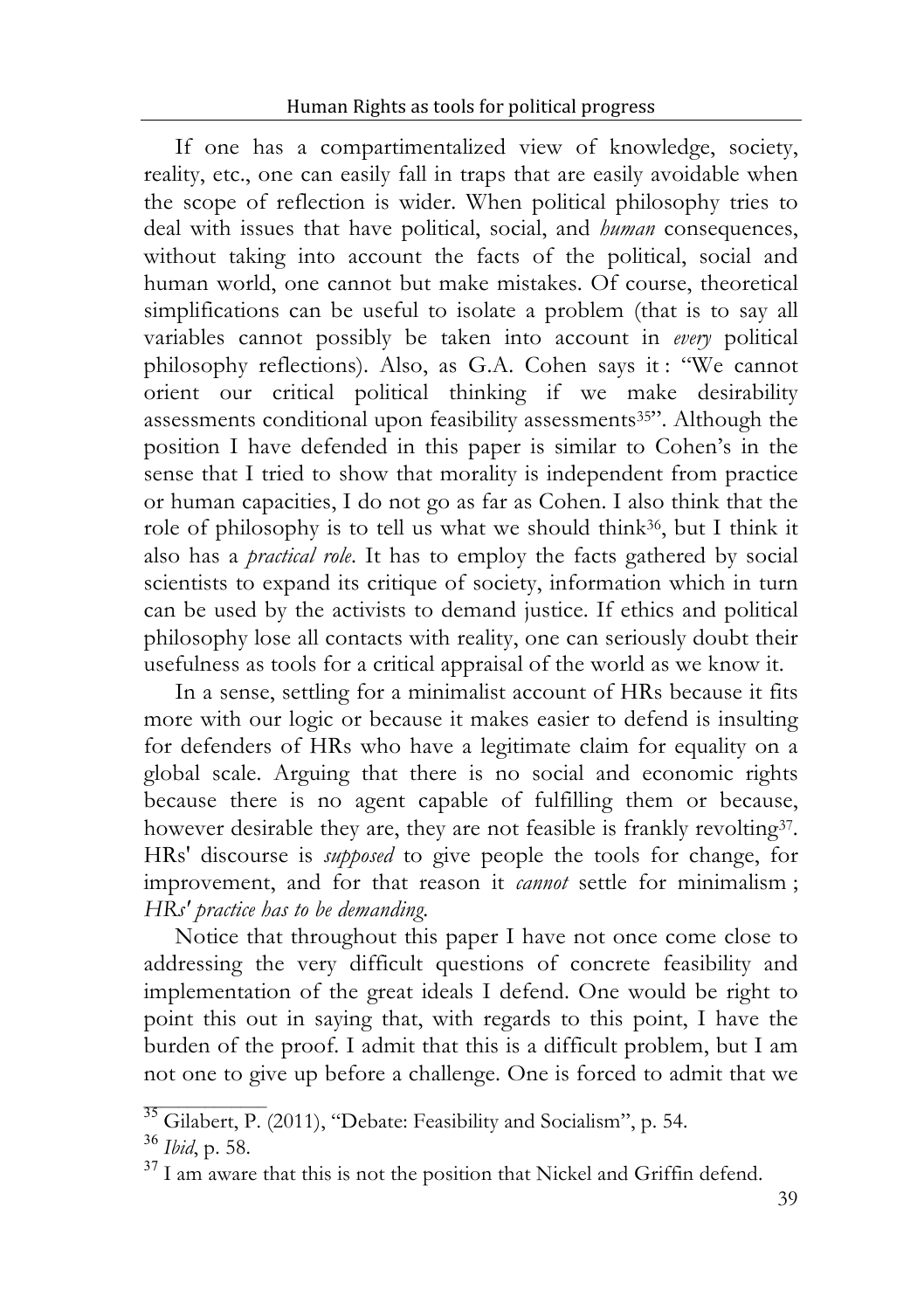have come a *long* way since the glorious days of slavery and colonialism ; progress has been made, and it would be revolting to stop when so much has yet to be done to improve the life of all individuals.

If *ought implies can*, it is true that we ought to take an incremental and reformist approach to politics. But at least in some way, aiming for the best is a *sine qua non* condition for the better to be possible. HRs as we know them now might be the best we can aim for. Achieving the better will perhaps bring forth a new best, and that is a good thing. HRs' practice has and will evolve.

The task at hand is extremely difficult, but it should not be discouraging. It would be a sad day for philosophy (and indeed for humanity) if all philosophers simply gave up high ideals when confronted by the sheer difficulty of the task to implement them.

### **Bibliography**

- Beitz, C. (2003), "What Human Rights Mean", Daedalus, vol. 132, n°1, p. 36-46.
- Beitz, C. (2009), *The Idea of Human Rights*, Oxford, Oxford University Press.
- Benhabib, S. (2007), "Another Universalism : On the Unity and Diversity of Human Rights", *Proceedings and Addresses of the American Philosophical Association*, vol.81, n°2, p. 7-32.
- Buchanan, A. (2010), "The Egalitarianism of Human Rights", *Ethics*, vol. 120, n°4, p. 679-710.

Carnois, B. (1973), "Position de la liberté par rapport à elle-même : l'autonomie de la volonté ", in *La cohérence de la doctrine kantienne de la liberté*, Paris, Éditions du Seuil, 1973.

- Cohen, G.A. (2003), "Facts and Principles", *Philosophy and Public Affairs*, vol. 31, n°3, p. 211-245.
- Cowen, T. (2007), "The Importance of Defining the Feasible Set", *Economics and Philosophy*, vol. 23, p. 1-14.
- Gilabert, P. (2011), "Debate : Feasibility and Socialism", *The Journal of Political Philosophy*, vol. 19, n°1, p. 52-63.

Griffin, J. (2008), *On Human Rights*, Oxford, Oxford University Press.

Nickel, J. (2007), *Making Sense of Human Rights*, 2nd edition, Malden, Blackwell Publishing.